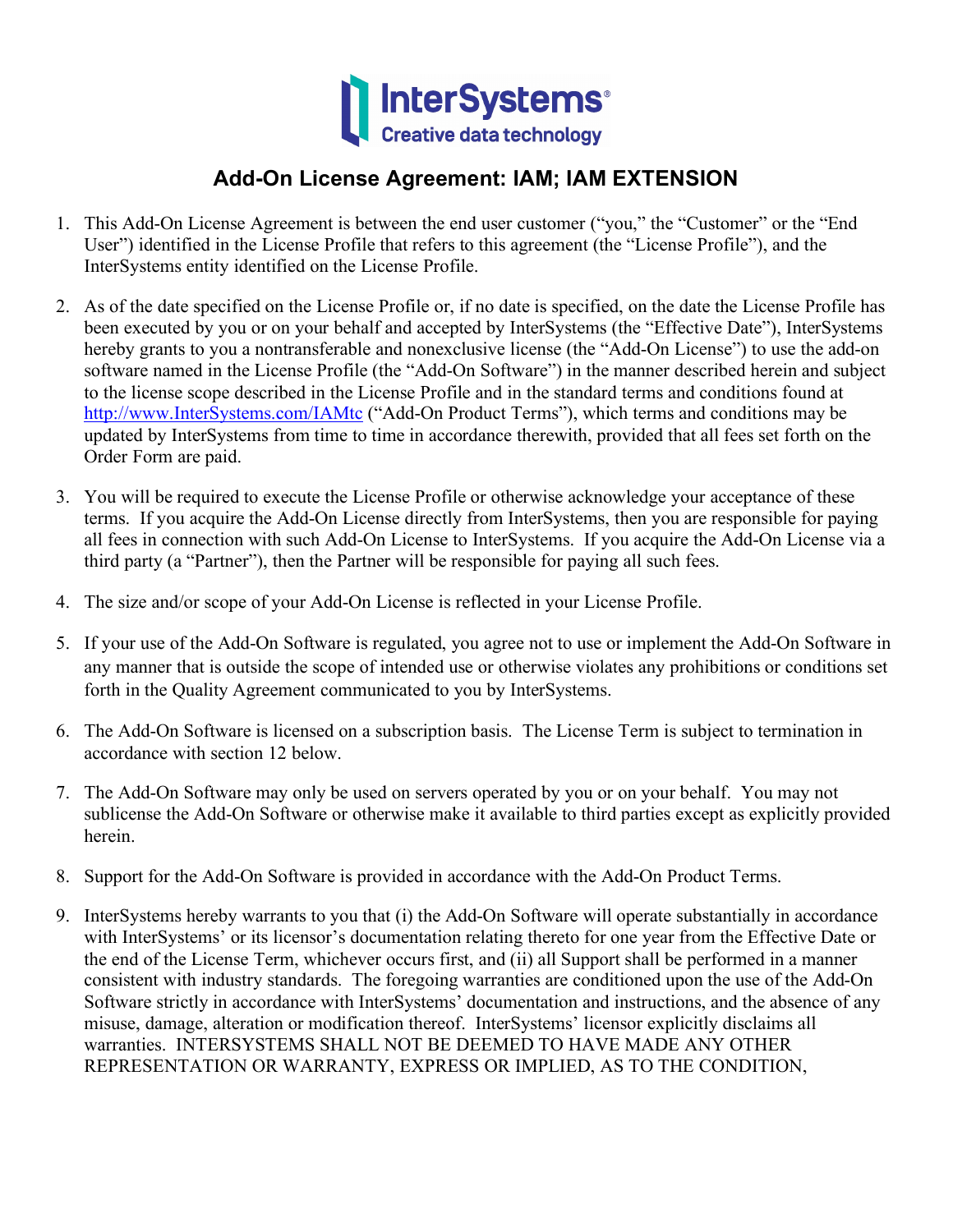MERCHANTABILITY, TITLE, NON-INFRINGEMENT, DESIGN, OPERATION OR FITNESS FOR A PARTICULAR PURPOSE OF THE ADD-ON SOFTWARE OR SUPPORT. MOREOVER, THE ADD-ON SOFTWARE IS NOT A SUBSTITUTE FOR THE SKILL, KNOWLEDGE AND EXPERIENCE OF THE INDIVIDUALS WHO MAY USE THE ADD-ON SOFTWARE. Your exclusive remedy for a breach of the above warranties shall be for InterSystems to use reasonable efforts to repair, replace or re-perform any non-conforming Add-On Software or Support, as applicable. The limited warranties above are not a substitute for Support, which in the case of a paid-up License, are available for a separate fee.

- 10. In the event of a valid claim that any Add-On Software that has not been altered, modified, misused or damaged infringes upon the intellectual property rights of a third party when used in accordance with InterSystems' documentation and instructions, InterSystems or its licensor shall either (a) modify the Add-On Software, (b) procure a license for you to use the Add-On Software or (c) terminate your License, at InterSystems' sole discretion.
- 11. InterSystems' liability to you shall in no event exceed the portion of the fee received by InterSystems during the immediately preceding twelve (12) months in respect of the specific Add-On Software on account of which such liability arose. In no event shall InterSystems or any affiliate be liable to you for any special, incidental, exemplary, indirect or consequential damages or lost profits.
- 12. Either party may terminate this Add-On License Agreement with 30 days advance written notice. Either party may terminate this Add-On License Agreement immediately upon written notice to the other party if the other party declares bankruptcy, makes an assignment for the benefit of creditors, or ceases to function as a going concern. This Add-On License Agreement shall terminate automatically on the last day of the final period for which InterSystems has received the proper fee. You or the Partner, as the case may be, shall be liable for all fees relating to Add-On Software provided prior to termination, and Sections 11, 12, 13, 14 and 15 hereof shall survive termination or expiration of this Add-On License Agreement. Your rights to use the Add-On Software cease immediately upon termination or expiration of this Add-On License Agreement.
- 13. The Add-On Software and related documentation are and shall remain the sole property of InterSystems or its licensor(s). You agree not to (i) decompile, disassemble, or reverse engineer the Add-On Software, (ii) disclose to others the Add-On Software or any data or information relating to the Add-On Software, (iii) alter, obscure or remove any copyright, trademark or other proprietary rights notices on Add-On Software or (iv) use the Add-On Software to create competitive programs. In addition, you agree not to use or disclose any confidential information provided to you by InterSystems or its affiliates contained in or relating to the Add-On Software. You agree to allow InterSystems or its licensors to audit your use of the Add-On Software upon 5 days advance notice by InterSystems.
- 14. The parties are and shall be independent contractors to one another, and this Add-On License Agreement shall not create an agency, partnership or joint venture between the parties.
- 15. This Add-On License Agreement shall be governed by and construed in accordance with the laws of, and the parties agree to submit to exclusive jurisdiction of the Commonwealth of Massachusetts, USA. The English version of this Add-On License Agreement shall control unless otherwise required by local law.